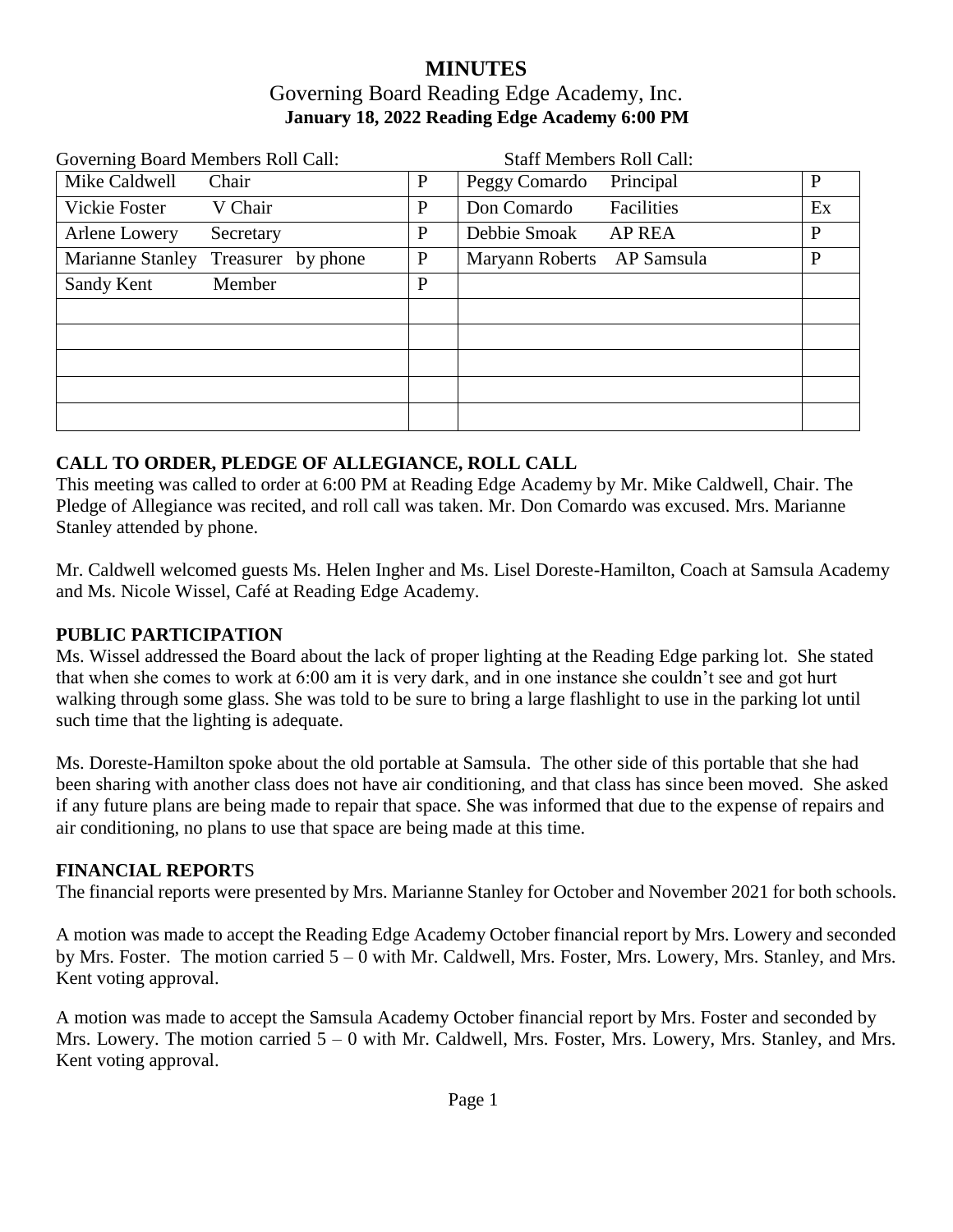Page 2

A motion was made to accept the Reading Edge Academy November financial report by Mrs. Foster and seconded by Mrs. Lowery. The motion carried 5 – 0 with Mr. Caldwell, Mrs. Foster, Mrs. Lowery, Mrs. Stanley, and Mrs. Kent voting approval.

A motion was made to accept the Samsula Academy November financial report by Mrs. Foster and seconded by Mrs. Kent. The motion carried 5 – 0 with Mr. Caldwell, Mrs. Foster, Mrs. Lowery, Mrs. Stanley, and Mrs. Kent voting approval.

## **APPROVAL OF PREVIOUS MINUTES**

The November 2021 minutes written by Mrs. Lowery were presented. A motion was made by Mrs. Foster to accept the minutes and seconded by Mrs. Stanley. The motion carried 5– 0 with Mr. Caldwell, Mrs. Foster, Mrs. Lowery, Mrs. Stanley and Mrs. Kent approving the motion.

## **ASSISTANT PRINCIPAL'S REPORTS**

# **Reading Edge Academy by Ms. Debbie Smoak**

Nov. 18<sup>th</sup> - Spirit night "Fire and Ice" at Tijuana Flats and Jeremiah's Italian Ice – all afternoon and evening. Good turn out

Dec. 12<sup>th</sup> - Spirit Night "Fire and Ice" at Tijuana Flats and Jeremiah's Italian Ice – all afternoon and evening

- Twice a month administration meets with all teams and discuss the data for the month looking at trends and determine strategies to support all students
- Dec. 1<sup>st</sup> Report Cards were distributed
- Dec. 2<sup>nd</sup> Class pictures were done

Dec. 3<sup>rd</sup> - Security team from the district did their inspection – Keith Asmussen had everything ready and we received a 'clean' report. BPIE "Best Practices for Inclusive Education" was completed by the team – D.

Smoak, K. Asmussen, D. Walton, M. Smith, K. Plummer, and K. Newell.

- Dec. 6<sup>th</sup> Orlando Science Center came to the school to do an "in house" field trip for 3<sup>rd</sup> grade
- Dec. 6<sup>th</sup> 10<sup>th</sup> Holiday Shoppe, very successful and lots of parental participation
- Dec. 8<sup>th</sup> ESSER II funds had to be discussed and report submitted to the district
- Dec.  $14<sup>th</sup> 1<sup>st</sup>$  grade visited the Pioneer Art Settlement

Had a second Security Audit and once again Mr. Asmussen shined!

held our Christmas Under the Stars musical for families. Had a very good turn out and

perfect weather. Many positive comments on our FB page from our families

- Dec. 17<sup>th</sup> Administration hosted a Breakfast for the staff as we celebrated our Ornament Exchange
- Jan. 4<sup>th t</sup> Classes Resumed

Jan. 5<sup>th</sup> - Had a faculty meeting to discuss our upcoming Tutoring for third, fourth and fifth grades

Jan.  $10^{th}$  - Virtual AP meeting with the district

Jan. 11<sup>th</sup> - TAT (tactical action) virtual meeting with other schools about incidents that have happened in schools since we returned

Jan. 18<sup>th</sup> - ESOL ACCESS training for administration of the test

 Completed Progress Monitoring Data Sharing Consent Form for the district and state for both Schools.

Reading Edge Academy's enrollment is currently 311.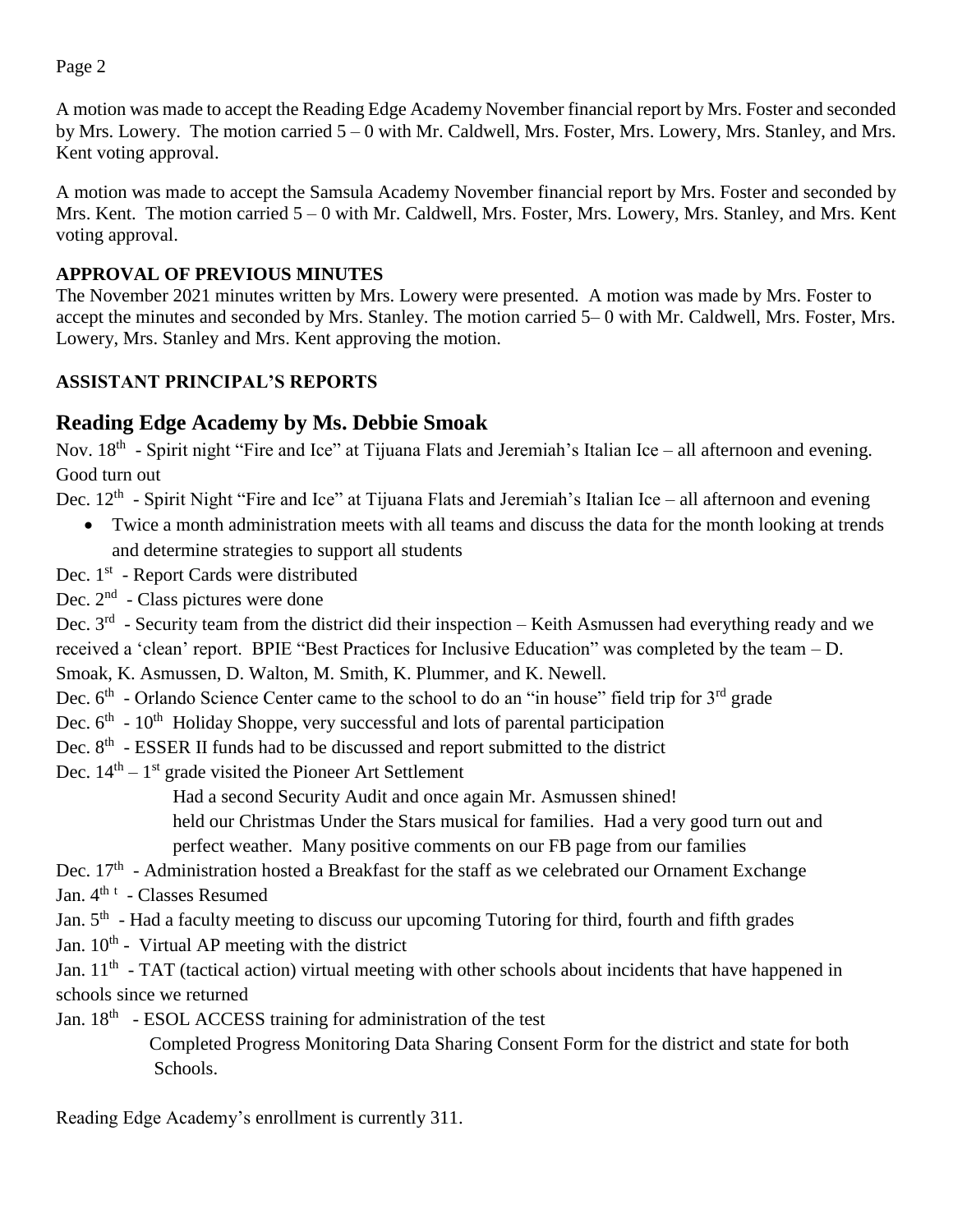# **SAMSULA ACADEMY by Ms. Maryann Roberts**

December  $1<sup>st</sup>$  – Report Cards went home.

December 3<sup>rd</sup> - BPIE Best Practices Inclusive Education training and plan development took place.

December  $6<sup>th</sup>$  – The Boo Boo Cow Foundation donated sweatshirts and socks to our students.

December  $8<sup>th</sup> - Class pictures were taken.$ 

December 13<sup>th</sup> - 14<sup>th</sup> - Holiday show for students and families took place for K-2 on Monday and 3-5 on Tuesday. The theme was "A Christmas Miracle" Christmas under the stars.

December  $16<sup>th</sup>$  – Presents for the children on the Angel Tree were given to our families.

December 17<sup>th</sup> – Teachers enjoyed a hot breakfast, ornament exchange and revealed their Secret Santas.

January 4<sup>th</sup> - Classes resumed after the holiday break.

January 12<sup>th</sup> – Math Cadre met to create a list of words that are not used often enough in Math Instruction. The goal is to have students continue to incorporate more Math vocabulary in their daily discussion. The Reading Leadership Team to discuss the newly adopted Benchmark Advance Reading program. The general feeling is there needs to be more organization with writing in this program. Teachers and I will generate a general outline for writing and a universal text marking form to be used school wide. .

January 14<sup>th</sup> –Coach kicked off the KId's Heart Challenge. Two assemblies were held.

January 24<sup>th</sup> – The Second Scholastic Book Fair of the year will take place January 24<sup>th</sup> - 28<sup>st</sup>.

Samsula Academy's enrollment is currently 183.

### **PRINCIPAL'S MESSAGE**

Mrs. Comardo thanked her team for all their hard work at both schools. She announced that two donations were given to Samsula Academy from the New Smyrna Board of Realtors in the amount of \$ 4,000.

It was also announced that \$ 1,200 was earned for Reading Edge Academy for Spirit Nights at Tijuana Flats and Jeramiah's Italian Ice, who are business partners and are giving 20% back to the school.

### **OLD BUSINESS**

### **Employee Appreciation Funding**

Mrs. Lowery brought up an idea of adding a line item to the general fund to utilize monies for school employees to receive incentive or appreciation bonuses that would come from donations. This was discussed and the Board was informed that there is such a line item. It was also discussed that since school parents are already contributing so much to the schools that this would not be a timely decision.

### **NEW BUSINESS**

 **Race Week** at New Smyrna Beach Speedway is February 4 – 12, 5:30 P.M. to 8:30 PM. Volunteers and students will sell programs.